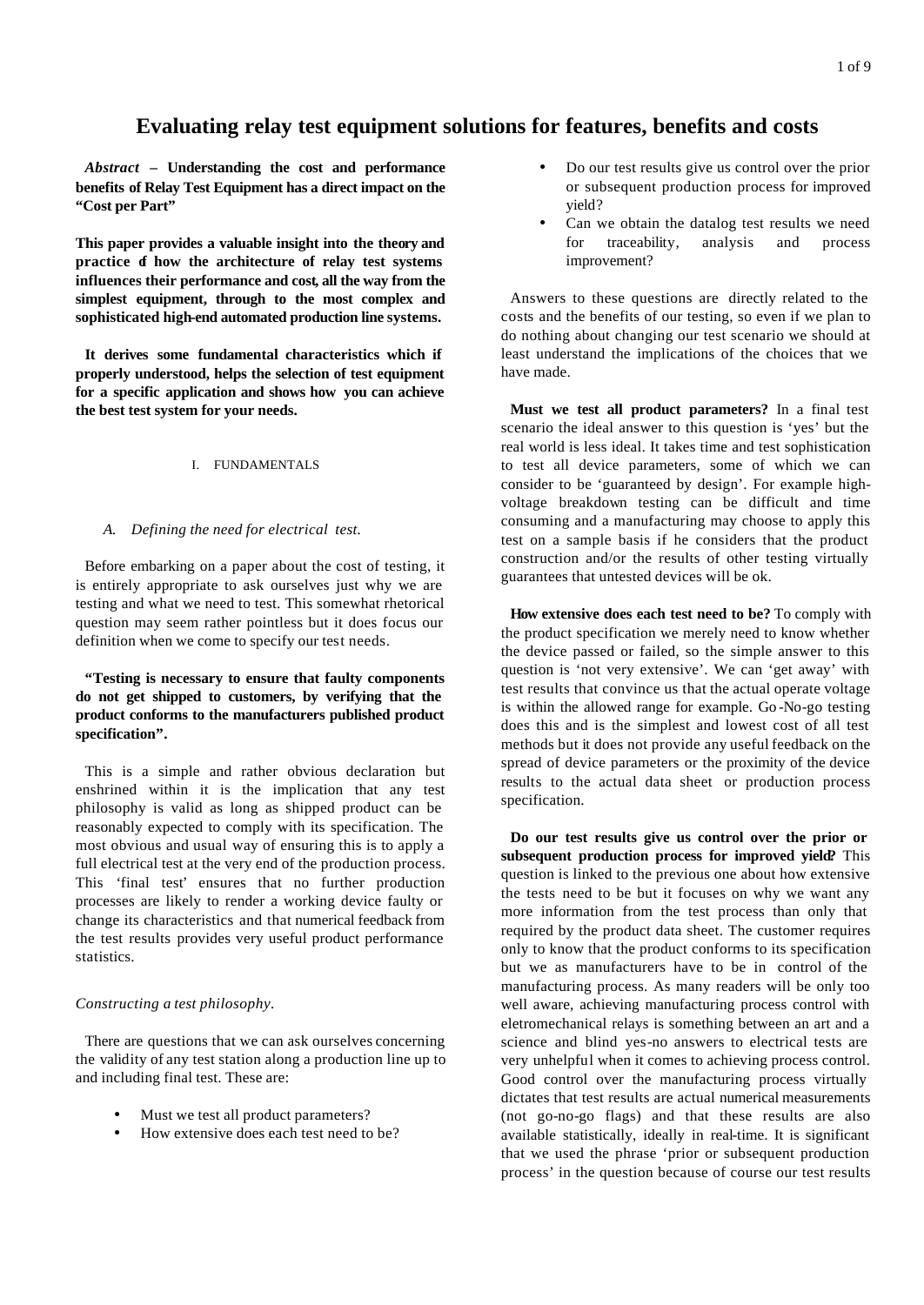are useable both for determining their cause from whatever prior manufacturing processes achieved them, but also for determining the suitability of the devices to go forward into their next phase. At final test, this next phase is shipment to the customer, but for test stations located along a production process test results may be highly useful to 'weed out' parts that would not be expected to survive their subsequent processes and to therefore free up certain production stations for higher quality product and improved throughput

**Can we obtain the datalog test results we need for traceability and analysis?** The ability for the test equipment to have a flexible solution to data-logging is fundamental. We as relay manufacturers strive for 100% product reliability, however we know that in the real world this is unlikely to be achieved for many different reasons and there is a real conflict between allowing the greatest possible process margins between actual and data sheet limits and the need to keep these margins small to increase production yield. The best that we can achieve is to maintain the greatest possible safety margin between actual and stated datasheet performance.

Effective reporting of data-logged results is also a traceability requirement from many customers and is essential in the process of maintaining and improving product quality by closing the feedback loop and allowing small changes, for example in product design to be correlated to device performance.

### *B. The costs of applying testing.*

Costs are incurred in applying a given test scenario, whether as a final test or as in-production test, and these costs can be broadly categorised into visible cost and hidden costs.

#### **Visible costs**

- Purchase of test system and its associated fixtures and options.
- Budgeted time and resources to implement the system and its programming.

#### **Hidden costs.**

- Overrun costs in creating multiple test programs.
- Unforeseen tasks stemming from having to integrate the output test results with in-house expectations.
- Repair and maintenance.
- Dependency on one "key" employee

How these various expenditures fall within these two categories is hard to predict because various views can be taken of what constitutes 'visible' and 'hidden'. Indeed, there may be political issues at stake here too where perhaps only a certain level of 'visible' costs should be

Good planning should put as many of the cost areas into the visible category but it is often the case that the engineering tasks involved in implementing a test solution turn out to be more demanding than originally expected. On the positive side too, it may be that when the full potential of a test system's capability to make more effective tests on a part is discovered, additional hidden costs may be incurred as staff necessarily expand on the original remit.

#### *C. Today's relay marketplace.*

Now more than ever it is necessary to drive down costs and push up output. While relays continue to be an important electronic component and have achieved a high level of sophistication, market competition and production evolution ensures that only the most efficient and effective manufacturers will ultimately survive. Relays are increasingly threatened by solid-state technologies which whilst yet unable to displace them in many present-day designs, continue to apply cost and performance pressures and to encourage the emergence of new mechanical designs, for example the micro machined relay [1].

Relay manufacturers typically implement their production in two ways.

- **Automation** to increase throughput, remove human error, effectively handle small parts and to speed repetitive processes.
- **Manual cell production** one operator (or collaborating operators) working on a specific production task within the manufacturing process flow.

Both of these solutions have their advantages and disadvantages. Automation can dramatically speed manufacture but it is costly to implement and can be very inflexible to product changes. Manual production is prone to human error, can be slow and yet is highly responsive to the need for change to the product or work-flow and often flags-up process problems as they happen and before faulty product has been finished.

There is no one solution that works for all manufacturers. Indeed, many manufacturers employ a mixture of these two techniques that suits their product needs and production philosophy.

Integrating a test philosophy within these manufacturing structures requires an understanding of the best points at which to apply testing and the likely benefits of revealing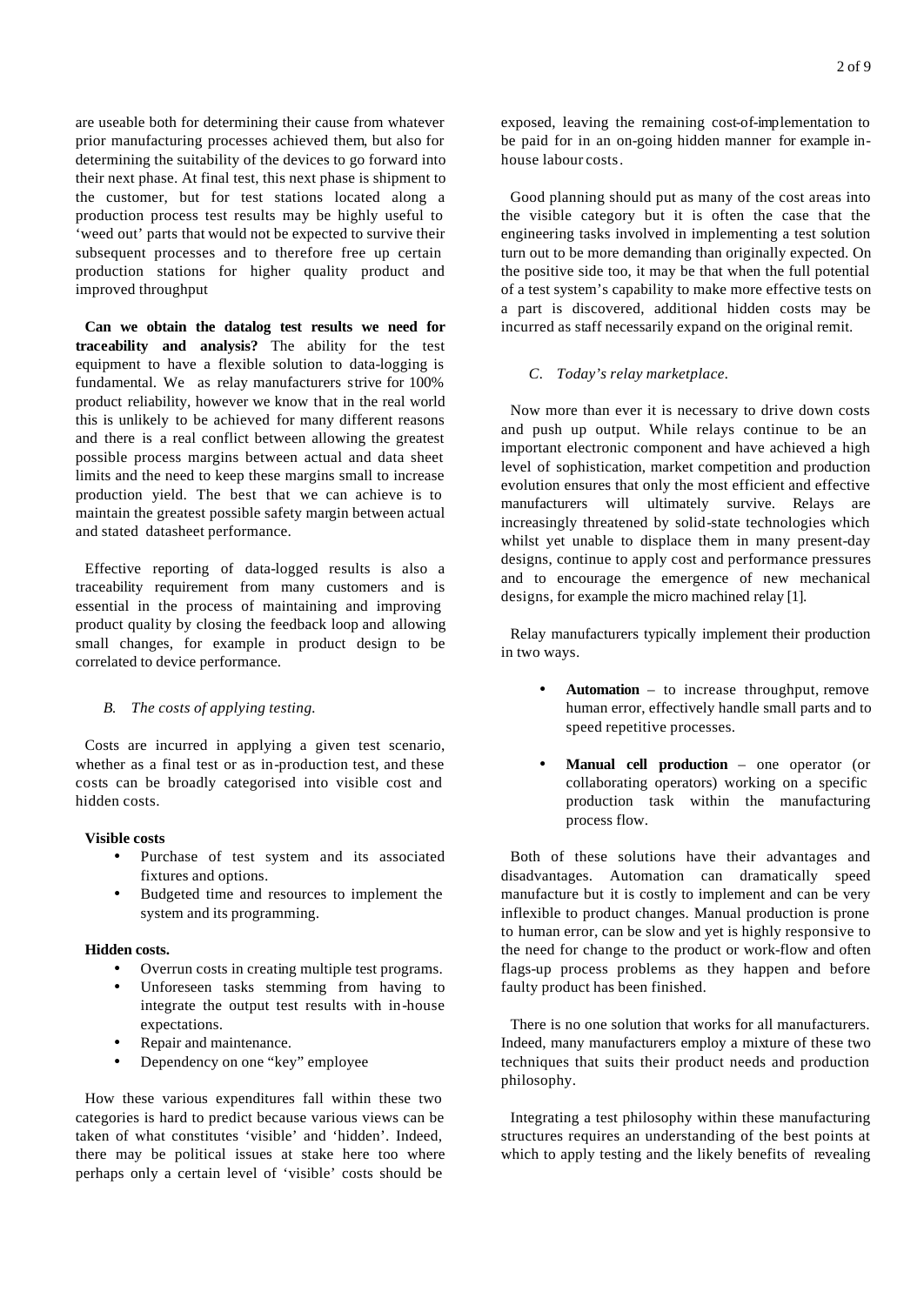device results at various stages of the manufacturing process.

It is clear though that if both the visible and hidden costs of applying a test solution anywhere in the production flow can be minimised, this dramatically increases a manufacturers test options and ability to react to changing demands for device information.

# II. PUTTING RELAY TEST SYSTEM TECHNOLOGIES UNDER THE MAGNIFYING GLASS

#### *A. Is there a perfect relay test system?.*

It would be great if there was a single relay test system product which cost very little, was simple to use and measured everything in a very short time. As with the myth of the perfect automobile, if this product existed, nobody would have to consider the tradeoffs between various costs and their benefits. In relay testing, though, the reality is that on the one hand we have the equivalent of formula-1 racing cars which provide relay automation lines with their high throughput, and on the other we have the 'utility runabouts' which are attractive for their low cost. Since there is no 'ideal' relay test 'vehicle' we must deliberate over the nature of the test system, it's options and the total cost so that we can obtain a 'devices per dollar' mileage figure for it.

It's true that test equipment is improving all the time, but it is also true that within relay testing the 'do-everything' test system is often the most expensive and slowest option compared to purchasing a test tool that is adapted to the task, simply because you are purchasing capability that you may not require and circuitry that spends most its time in a few of its many possible modes of operation.

#### *B. How do relay test technologies differ?.*

Most relays have a relatively simple coil interface, nonlatching devices for example, but a much more complex and varied contact configuration. Since every contact must be tested, there are a number of electronic solutions to test this wide variety of contact configurations. When scrutinised more closely though, these solutions fall between only two major measurement methodologies:

- Dedicated resources.
- Multiplexed resources.

#### **Parallel Test (The dedicated resource methodology.)**

The most obviously elegant solution is to apply individual electronic measurement to each and every contact as shown in Fig 1.



Figure 1 A parallel architecture test system

 The benefit of this is that there is an almost direct connection between the measurement circuitry and the relay and that the measurement can actually take place simultaneously on all contacts, improving test time. This general solution is employed in our RT290 high-end test system shown in Fig 2.



Figure 2 The RT290 parallel architecture test system.

Although this architecture is the most expensive to implement, it is ideal for automated lines where it provides the highest throughput (all testing is performed simultaneously). It is also the least affected by device complexity, since a large multi-contact relay tests in the same time as a single contact relay [2].

There is a high cost associated with the design and manufacture of a high speed automatic relay assembly line and there are significant cost benefits to handling and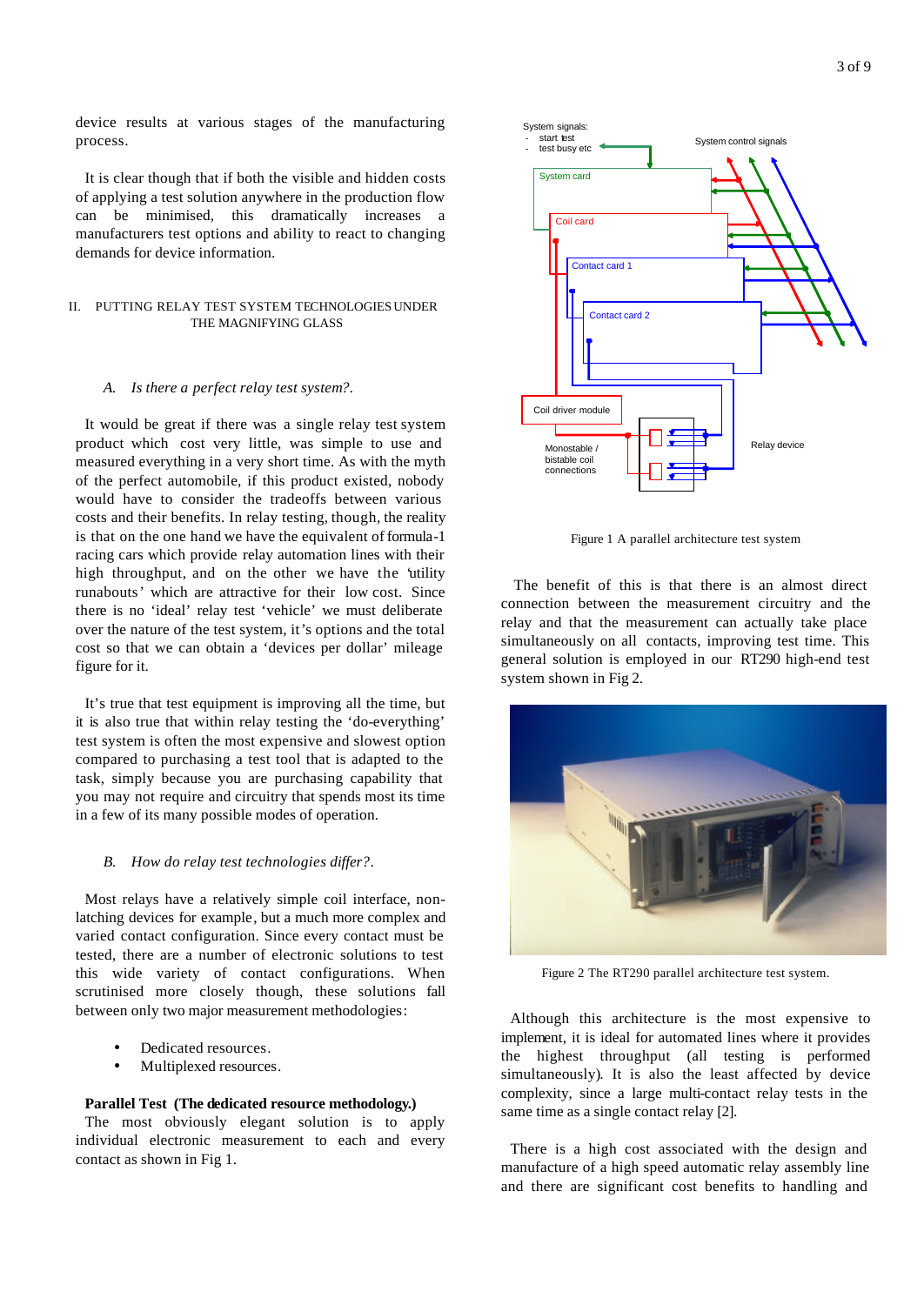testing devices in parallel. Therefore on many automatic relay production lines more than one device is tested at a time, for example where the indexing time is comparable to the device test time and where this is then the only way to achieve the desired throughput. The dedicated resource architecture adapts to this requirement easily, and Applied Relay Testing's 'ReFlex' architecture [2] has been designed specifically for this need and at a competitive cost. The single relay parametric version is shown in Fig 3.



Figure 3 The Reflex 20 parallel architecture test system.

#### **Sequential test (the multiplexed resource methodology.)**

This is the measurement technique used by the lowest cost test systems and those which wish to offer a wide range of test flexibility whilst utilising fixed electronics. A set of standard measurement resources are connected in turn to each parts the relay (coil, contact1, contact2, etc) and measurements are made until the entire device has been covered. The major perceived difference in a relay test system operating in this way is that the contacts are measured sequentially, not together and this philosophy has some impact on the effectiveness of the test system as follows:

- The overall test time per device is longer.
- It may not be relevant to compare associated contact timing results

The increase in the overall test time may not be a problem, especially if there is a significant reduction in cost due to this technique, but the disparity between the contact measurements methods should be borne in mind.

The potential problem of the timing disparity can be minimised (since we do not generally require CR delta between contacts) by allowing sequential contact resistance measurements and by ensuring the contact timing test monitors ALL contacts simultaneously and is not allowed to be sequenced. This raises the cost again, but does now permit correct transfer and simultaneity time reporting.

The multiplexed resource architecture is very popular amongst the lower cost test systems and Applied Relay Testing's new Reflex 10 test system has adopted this test philosophy to offer a price to performance ratio previously not achievable in relay testing.



Figure 4 The Reflex10 multiplex resource tester.

### III. CONSIDERATIONS WHEN PLANNING THE PURCHASE OF A RELAY TEST SYSTEM

# *A. Initial planning, attention to your 'STAFF' details.*

When you are faced with choosing a relay test system, as with choosing an automobile the lower you wish to go in cost terms, the more careful you have to be in understanding exactly what you are buying (or rather not buying!)

The laboratory and high volume automated production line test scenarios are technically demanding of the test equipment but the least cost-conscious, the ultimate in test capability and performance, accuracy and flexibility being the major factors. At the other end of the cost scale are the low-cost test systems which are attractive due to their simplicity and low cost-of-test.

Choosing between these two extremes involves some definite compromises, each of which has a direct bearing on the cost of the final test solution. I'd like you to consider these main areas as your 'STAFF details' namely **S**uitability, **T**hroughput, **A**ccuracy, **F**lexibility and **F**ixturing. Let's look at these areas in more detail.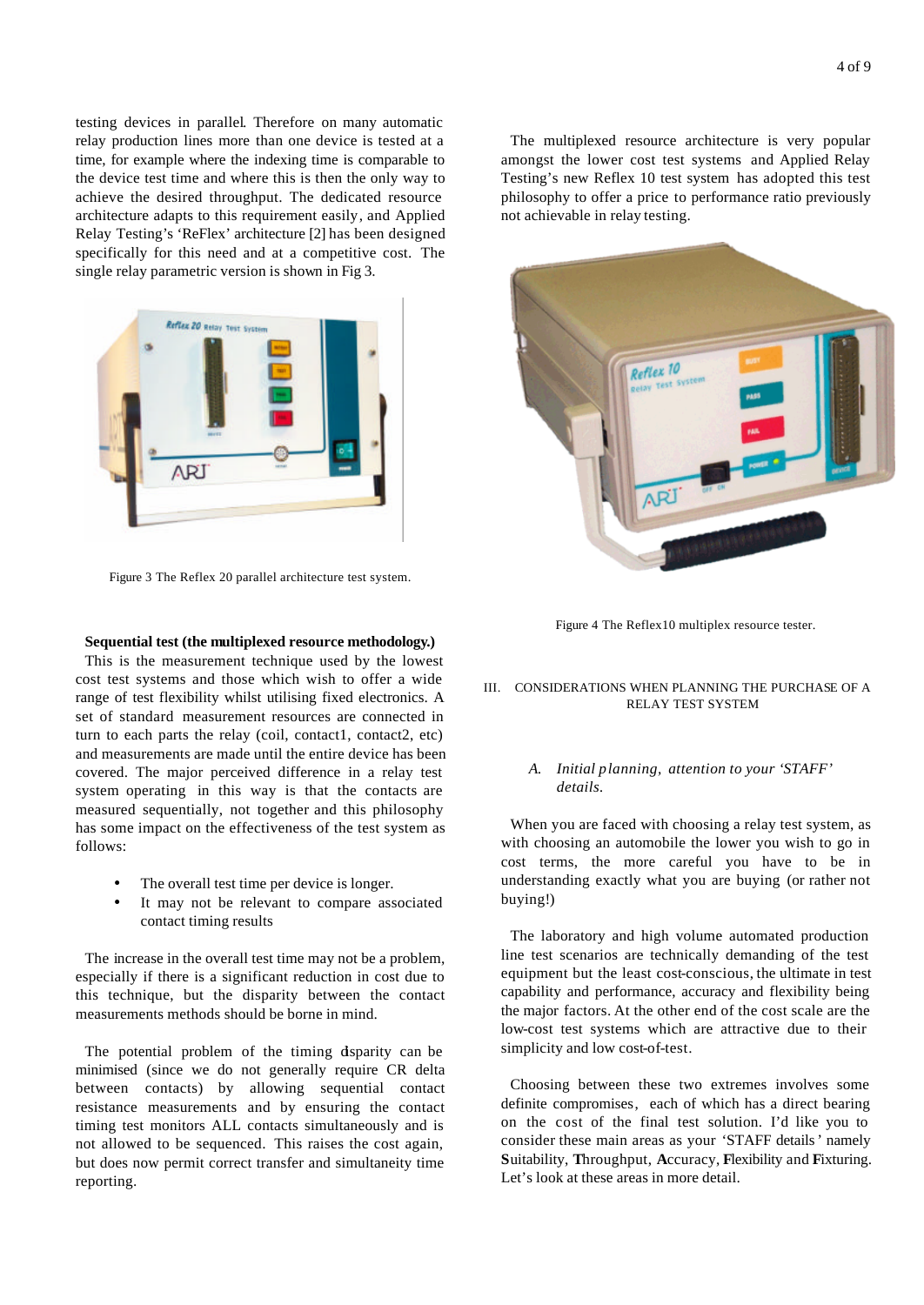- Suitability. The first decision to make is very basic and based on which parameters need to be tested. "Will it test what I need to test?" Does the system include any special test types or meet the need for special tests i.e. MIL Spec can these be added at a later date ?
- **Throughput.** The second decision relates to the throughput that can be achieved with the system. "Fundamentally, will it achieve the throughput I need ?"
- Accuracy. The accuracy of the system is a factor since a more accurate measurement system will return a higher yield in allowing testing to limits closer to the actual data sheet limits.
- **Flexibility.** It may be that the system must exhibit a high degree of flexibility either in the device types that it will be testing, in its location or from the capability of its user.
- **Fixturing.** Although often seen a peripheral issue to the test process, a good fixturing solution can improve the cost performance of the test system just as easily as a bad fixture can lower it.
- *B. How suitable is a test system for my application?*

Determining the suitability of a test system starts by confirming that the tests which it will perform cover the test needs of the application. Since high-end equipment will usually perform all possible tests, it is only the low-cost equipment that must be scrutinised to ensure capability in this area. Serious cost-savings can be made here though, because identifying a test system as 'only-just' suitable for a test application will provide the user with the most costeffective solution, eliminating overkill.

*C. Will it achieve the desired throughput?.*

Throughput is usually dictated by the test application, i.e. an automatic line or manual production, but there is often scope for considering how best to achieve a specific throughput requirement. Is it possible to benefit by utilising 2 lower-throughput test systems instead of a single faster system? Some production process lend themselves to a 'parallel' style of testing particularly when fixturing times are a significant fraction of the allowed unit time. Throughput is also affected by possible equipment downtime for maintenance or calibration so this must be borne in mind too.

### *D. Is a test system accurate enough for the measurements that I wish to make?*

A test system can only provide test results to a specific degree of accuracy. This accuracy will depend on the performance of the system itself and of the test environment. It will also have a bearing on the cost, both in terms of the initial purchase price (an accurate system costs more) but on device yield (less good product can be correctly identified at final test on a less accurate machine). Fig 5 shows this in action with a typical parameter distribution for a batch of devices. This 'bell curve' is often shaped differently than the symmetrical Gaussian distribution shown here but may be used to represent a typical parameter such as coil resistance or contact resistance. This curve is shown with two sets of limits applied – production limits and data sheet limits. With a highly accurate test environment the production test limits can be made very close to the device specification limits and the yield of good devices is high. With less accurate test, the size of the 'guard bands' (the difference between the two sets of limits) has to be increased to ensure that accuracy errors do not result in out-of-spec devices being shipped, this leads to a consequent reduction in yield.



Figure 5 A typical result distribution for a test parameter

It's not all bad news though, because although a high accuracy test system may seem the most desirable solution, the use of a lower cost test system with increased guard bands may result in relatively few devices being rejected. In addition, even a low-cost, less accurate test system can sometimes be kept 'in-check' by appropriate self-test and calibration.

# *E. How much flexibility should I purchase along with the test system?.*

Manufacturing methods vary considerably and it's instructive to look at how the manufacturing costs of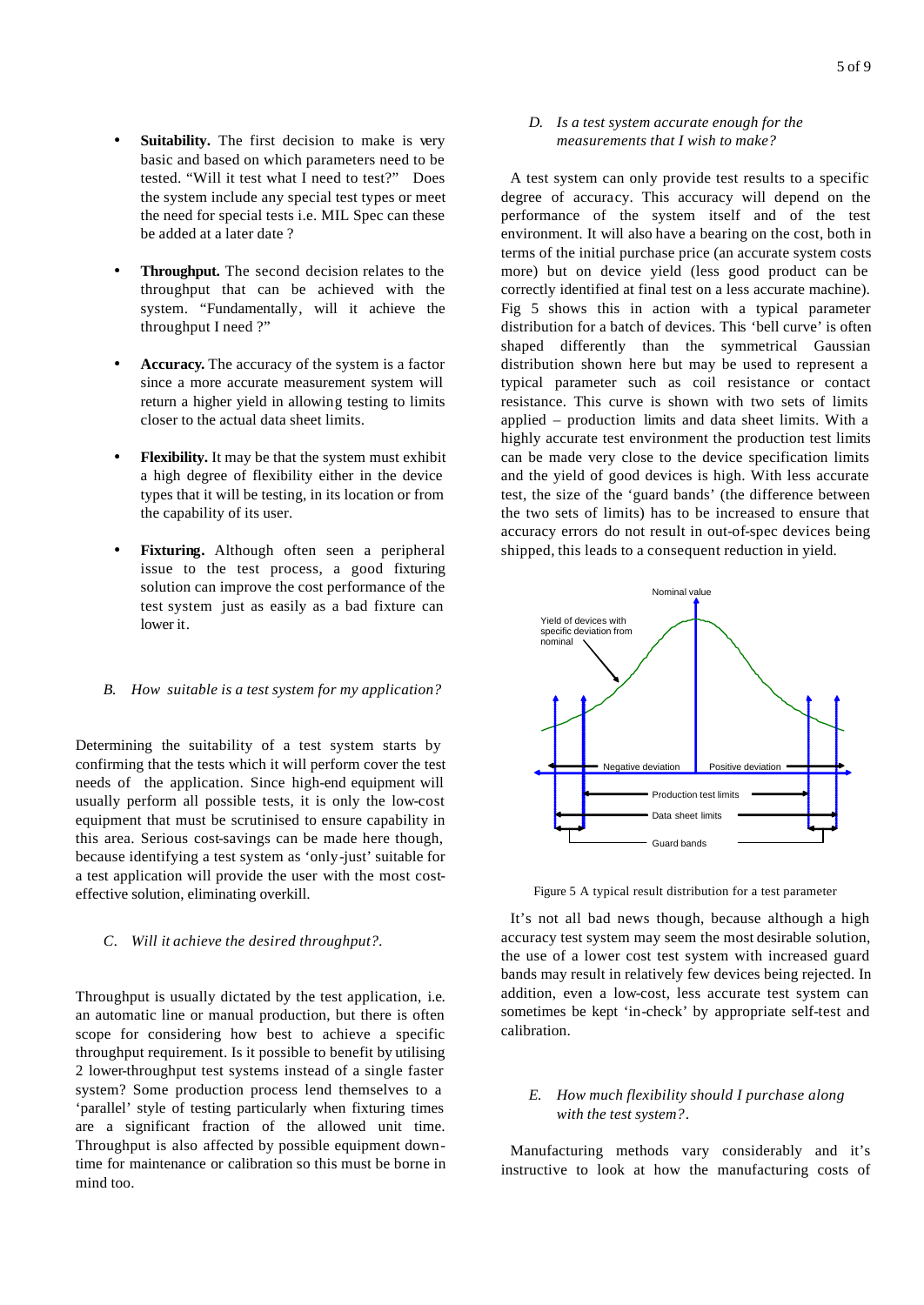various styles of relay are distributed based on the volume of manufactured parts and assembly techniques. Consider the chart in Fig which shows the slice of each cost area by each device sold. Fig 6 shows a cost comparison table between two hypothetical devices, a telecom device (very low lost) and (say) a MIL-spec part (high cost). It assumes that the output of two lines is targeted at the same monetary value (\$10M) but that manufacturing methods differ completely – the telecom part is manufactured using an automated production line (low human resource cost / high investment) and the MIL-spec part is assembled predominantly using cell-based manual processes( high human resource cost / low investment).

| Category                        | <b>High cost</b><br>part, e.g.<br>MIL-spec<br>relay $(\$)$ | Low cost part,<br>e.g. telecom $(\$)$ |
|---------------------------------|------------------------------------------------------------|---------------------------------------|
| Cost per part                   | 100                                                        |                                       |
| Line turnover<br>(per year)     | 10M                                                        | 10M                                   |
| Direct human<br>resource cost   | 60%<br>(6,000k/yr)                                         | 20% (2,000k/yr)                       |
| <b>Test cost per</b><br>part    |                                                            | 0.01                                  |
| <b>Raw materials</b>            | 10                                                         | 0.1                                   |
| <b>Machine</b><br>resource cost | 10                                                         | 0.5                                   |

Figure 6 Widely differing relay device types - cost comparison

If we look at a pie chart of these two cost breakdowns we see the vast difference in the human resource cost.



Figure 7 High cost-per-part e.g. MIL-spec relay



Figure 8 Low cost-per-part e.g. Telecom

You can clearly see that the only major difference between the cost areas is in either machine or human investment – the actual cost of the other areas can often be similar.

So, how does this affect the test environment? Note that we have assumed the same level of test cost ratio for each part type – about 1% of the net cost of the part, however this test is actually 'attached' to the means of manufacture of the part, i.e. either the machine resource or the human resource, so it has to be appropriate for each style of its employment. This implies that:

- **Where there is a high level of human resource cost** the test environment needs to be simple to understand, quick to set up and flexible (it will often be re-assigned or moved between stations). Downtime is not so important here unless costs are to be further minimised.
- **Where there is a high level of machine resource cost** the test environment has to support the dedicated nature of the machine and concentrate on throughput and minimising down-time. Flexibility is not a key requirement here.

This gives us two conclusions.

- Test equipment purchased for manual production should be flexible and easy to use, whilst that purchased for automated production must have a high throughput capability.
- The test equipment purchased for manual production may be required for later function within an automated environment, so consideration should be given to whether this is an issue in the nature of the equipment purchased.

#### *F. Device fixturing considerations.*

The other major impact on the "visible" cost of testing is the choice of test fixture. Whether or not to chose a single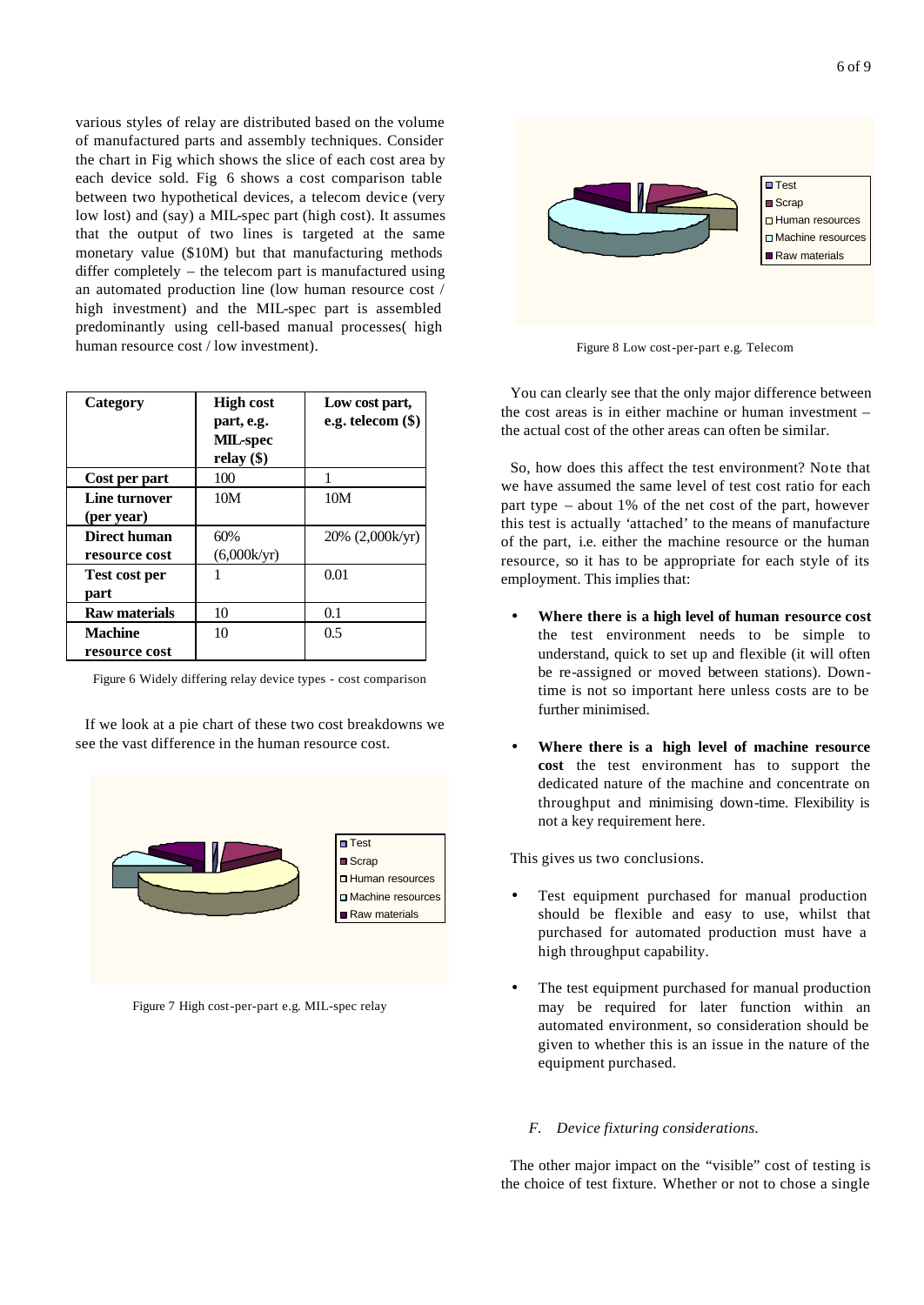or multiple test site solution, as shown in Fig 9, is a trade off between a number of factors which include:

- Operator device insertion/extraction time
- Test time.



Figure 9 A multi-way test fixture which can speed operator-based test.

When considering the operator loading and unloading times it is important to consider operator safety particularly when performing tests requiring high voltages.

# *G. Is a more expensive test system automatically a better choice?*

The Applied Relay Testing RT290 is a relay test system which is both fast (by means of a parallel contact hardware) and comprehensive in its approach to data analysis (using a capture-based architecture). This satisfies those who know they need the most information about the relay that they are testing and the ultimate traceability between laboratory and production output.

However to meet the "lowest cost per part demand" relay test requirements have evolved and a new need is now emerging which is driving the need for both dedicated resources and parallel test. Cost is a major driving factor in these new systems and one which has significantly influenced the design of ART's ReFlex 20 systems.

In manual production lines, at the opposite end of the production spectrum there is now a need more than ever to replace traditional in-house relay test systems with more flexible bw cost systems which can provide a good all round capability for the majority of standard relay test requirement. This type of system also addresses the 'in-line production' test requirements of manufacturers and users who need 'casual' or 'roving' test capability.

# *H. Must you lower your sights when choosing a low cost relay test system?.*

The table in Fig 11 illustrates three parametric relay testers from Applied Relay Testing which cover the spectrum of system cost and performance. The RT290 clearly illustrates the performance and resources provided in the high end tester. At the other end of the cost spectrum the lowest cost ReFlex10 offers a good general relay test capability. Interfaced via the PC parallel port this system provides greatly enhanced flexibility both to move between test positions and in not requiring a skilled technician to open the PC case.

Other low cost test systems, such as those based on an internal PC plug-in card offer a very tempting alternative for the low-cost in-house test equipment designer bearing in mind the number of PC's in the marketplace and the low cost of this platform. However, the changing format of PC cards (ISA, PCI etc) and the noisy environment of the PC restrict it's use and make it quite unsuitable for microvolt contact measurements without compromise.

However, the low cost multiplexer based architectures such as that employed in the Reflex 10 do not have to mean that important points have to go unaddressed. What about selftest and calibration?

By retaining internal self-test which needs minimal extra hardware and thus has little impact on price and by removing the functionality of the calibration to a single optional external unit, calibration is fully available without purchasing it as part of the test capability of every system. A typical calibration unit is shown in Fig 10.



Figure 10 A portable ReFlex calibration standard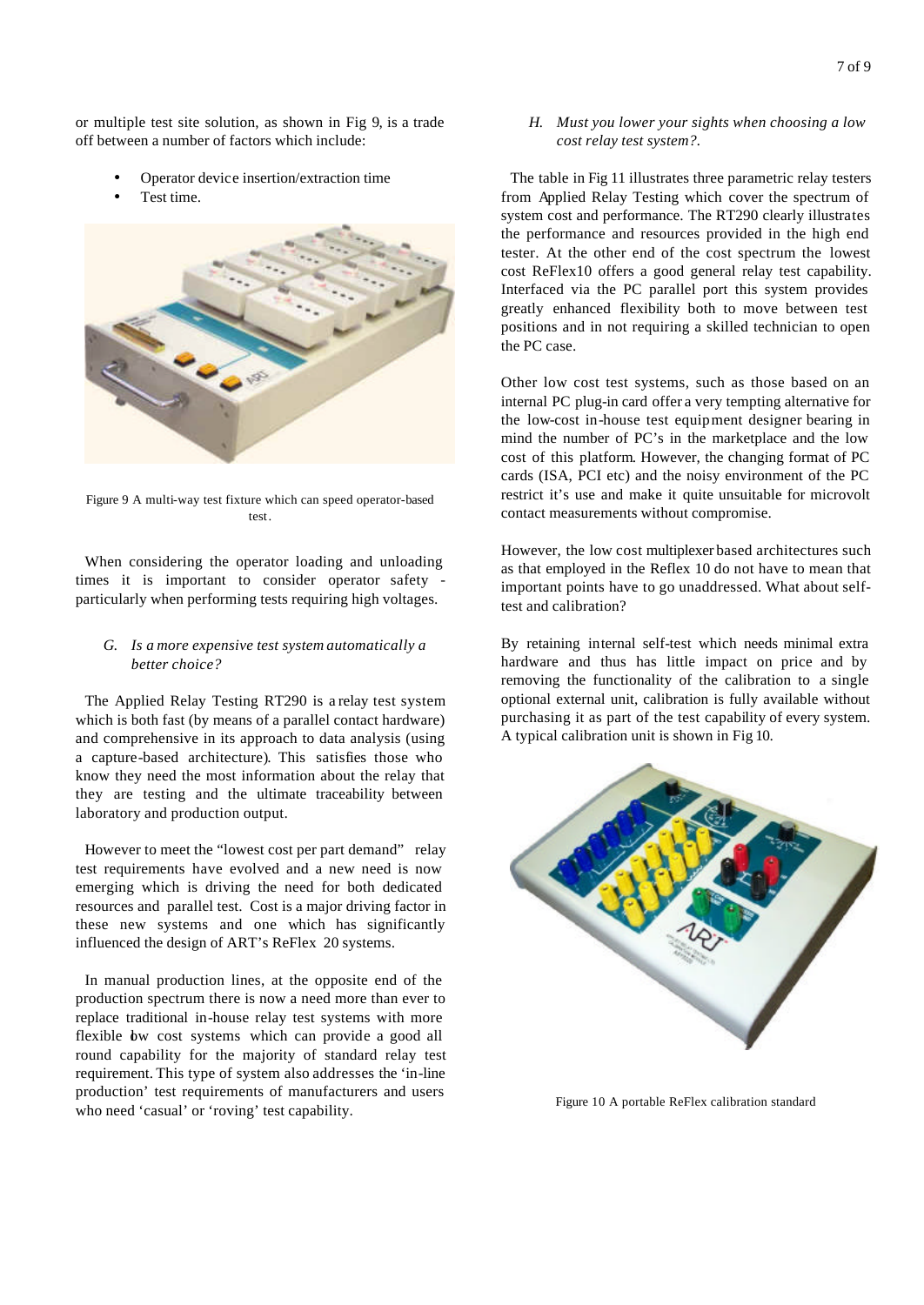# IV. REAL-WORLD MANUFACTURING TEST SOLUTION **CHOICES**

# *A. 'STAFF' choices for a fully automated line.*

With a fully automated line, throughput is the most important target and the test system is designed or selected according to the time of each test which needs to be made.

Typical cycle times are in the region of 1.5 to 2s with around 0.5s required for handling, leaving 1-1.5s for actual relay testing, but since automated outputs of around 3k units / hr are rather low it is common practice now to manufacture and test relay pairs, hence doubling the output.

Conventionally, to test a typical relay pair in 1s or less, required two individual high-end test systems are often employed. A typical device test time is around 700 ms for all of the major relay tests which leaves a good margin.

A more recent solution would be to employ a parallel test system architecture incorporating a multiple device capability within a single unit to assemble a dual relay test system. This creates a lower cost and highly flexible synchronous test system that simplifies the triggering and data collection compared to a dedicated dual-high-end system scenario. The Applied Relay Testing ReFlex architecture is designed to create multiple parallel test systems for this purpose.

- **S**uitability. Low-cost test systems are not usually suitable for this application since they compromise test time for simple electronics. The test types to be performed may also dictate a higher 'spec machine.
- **T**hroughput. This is usually required to be high.
- **A**ccuracy. Depends on product quality. If product performance is tight to nominal values, a less accurate system is permitted.
- **Flexibility.** Not important. Once the system is incorporated in the line it is unlikely to be reapplied elsewhere.
- Fixturing. Dictated by the production process.

# *B. 'STAFF' choices for a manual or cell-based line.*

Manual relay assembly is often the result of a need for flexibility, difficulty with automating processes or for the production of low volumes of relatively high-cost parts. Indeed most manual production lines incorporate at least partial automation.

The defining characteristic of a manual line is that of individual 'cell' based manufacture within which welldefined processes advance the relay through its production. Reflecting the focussed procedures that are applied within any one cell, the cell equipment is focussed too, for example on adjusting contacts (measuring timing) or for checking contact closure force (CR measure).

For manual test cells, the cost of test is often a major issue in the choice of whether to design in house with it's "hidden" costs and compromises or to buy from a commercial test equipment vendor.

Device test times are less critical in such situations since the set up and adjustment times of many seconds or even minutes are not uncommon. Very low cost multiplexed architectures are ideally suited to this style of manufacture. Easy installation, and roving connection to any PC are real benefits when cost dictates that a limited number of systems are shared across a number of test cells or between production and design workplaces.

- Suitability. Low-cost test systems are very suitable for this application since test time is not normally a problem.
- Throughput. This is usually low (one device every 10s or so).
- **A**ccuracy. Depends on product quality. If product performance is tight to nominal values, a less accurate system is permitted.
- Flexibility. Not important. Once the system is incorporated in the line it is unlikely to be reapplied elsewhere.
- **Fixturing.** The test system must usually work with a variety of fixture solutions so that it can be quickly adapted to work for with a number of device types.